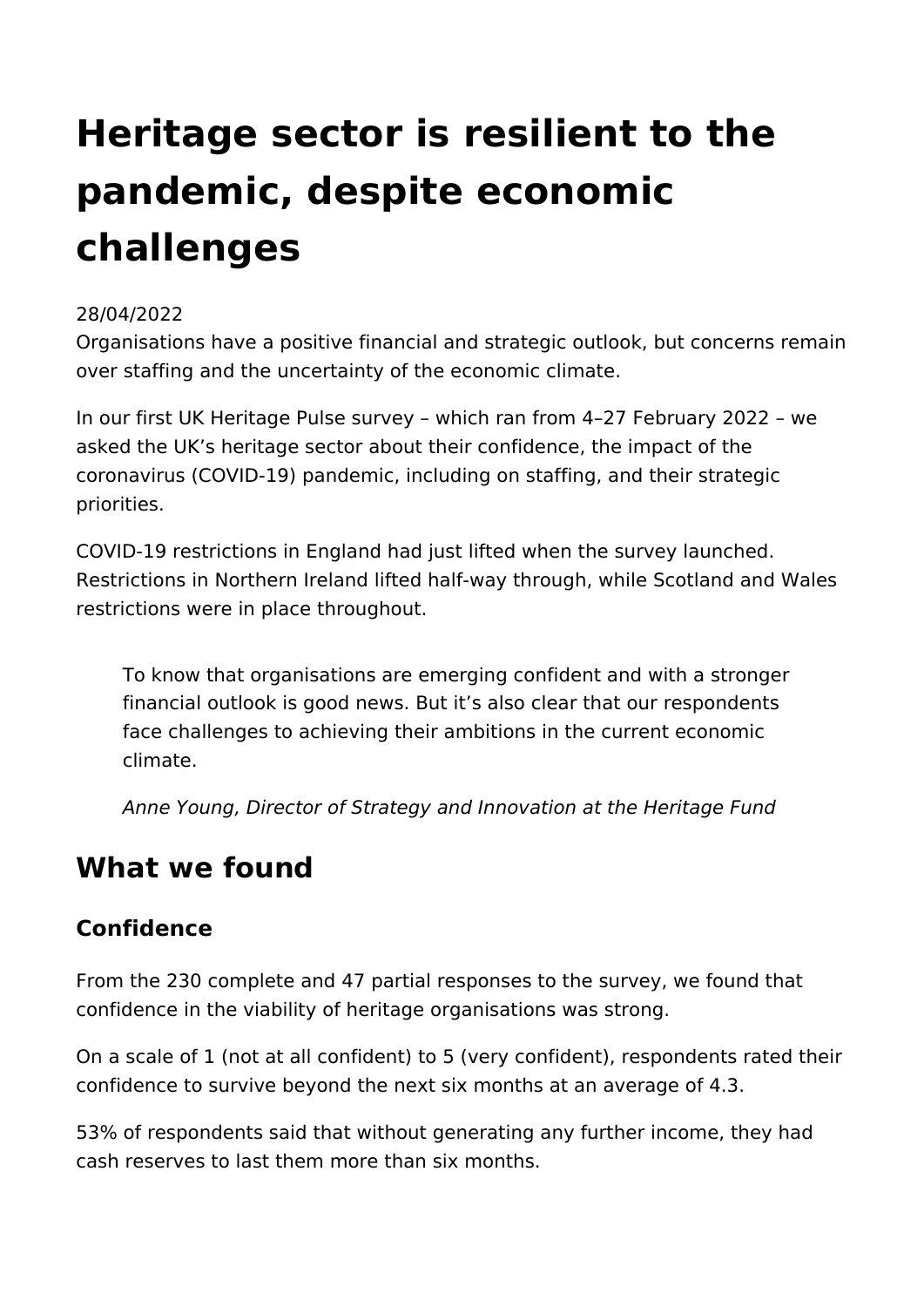They rated confidence in visitor or customer demand at 3.8 out

Negative impacts

Not surprisingly, there was only a small proportion of responde not been affected by COVID-19 restrictions and the Omicron wa a peak in some parts of the UK during the survey period.

73% of respondents had made COVID-19-related adaptations, 72 event or other booking/order cancellations, and 75% had to dea volunteer absence. 40% of participants reported that recruitmer staff had been so challenging that it had an impact on their ope past six months.

In a marked changeherosmentiment of  $2002$ s $\alpha$  respondents (84%) felt risk from another COVID-19 wave like Omicron would be low or

Strategic priorities

When we asked survey respondents to tell us their top strategic and organisational resilience was high among the list of aims. I accompanied by some important wider ambitions, including cont sense of place and community.

Asked which three areas had the most relevance to their strated participants answered:

- $\bullet$  contribution to a sphase ee offered community  $\frac{1}{2}$
- financial anglanisational resibi<sup>2</sup> % ce
- wellbeing (employees, volunteers and visitors): 55%
- [access, diversity and](https://www.heritagefund.org.uk/about/our-commitment-equality-diversity-and-inclusion) in5dl%sion
- [environmental susta](https://www.heritagefund.org.uk/about/climate-change)in455% ity
- organisational skills development: 45%

However, many organisations also told us that they face a trans before they can deliver on these strategic priorities or run new confidence.

Anne Young, Director of Strategy and Innovation at the Heritage UK s heritage sector has faced its gravest threat since the Sec the past two years. To know that organisations are emerging co stronger financial outlook is good news. But it s also clear that